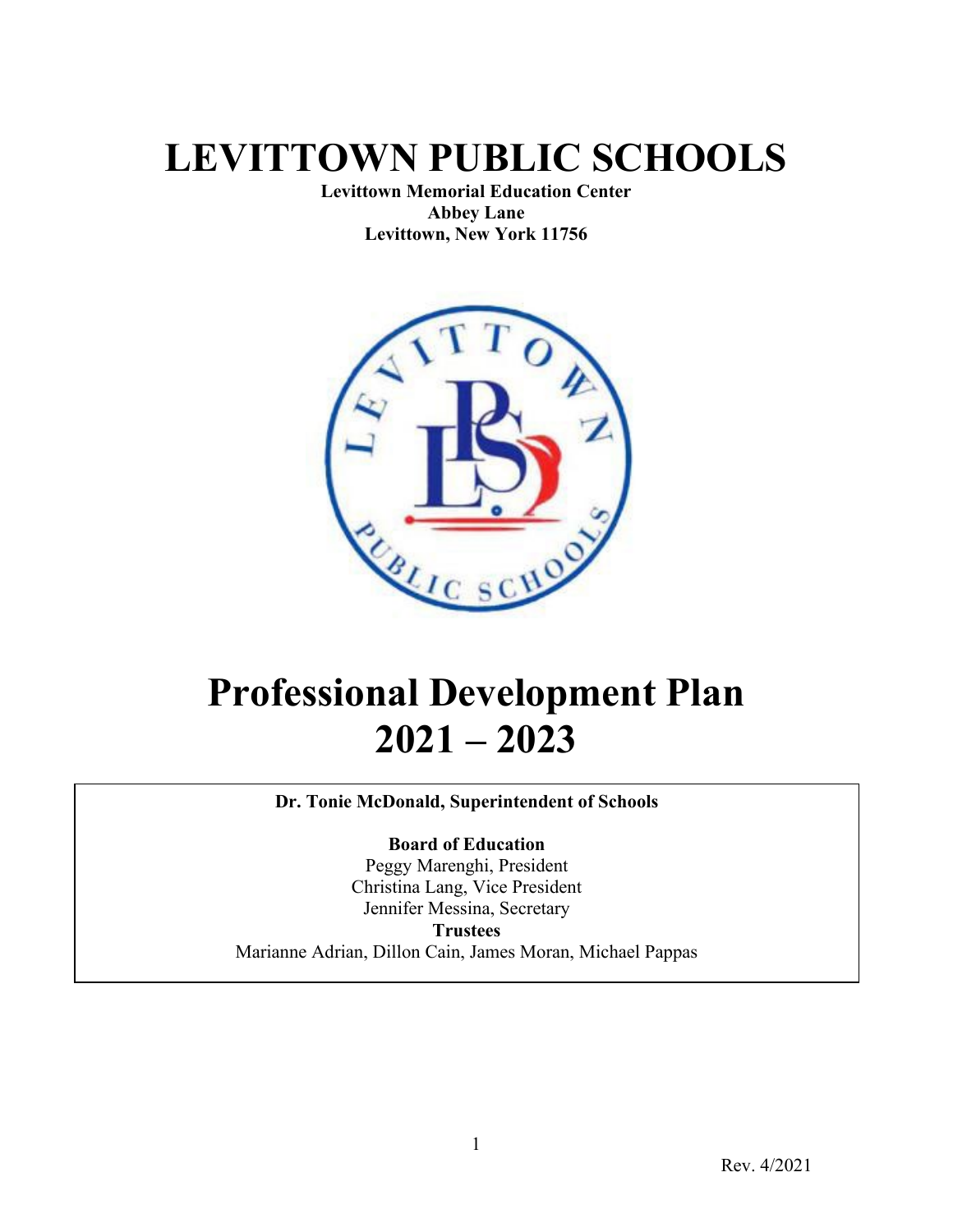# **PROFESSIONAL DEVELOPMENT PLAN TABLE OF CONTENTS**

| Section                                                                    | Page Number |
|----------------------------------------------------------------------------|-------------|
| <b>Composition of Professional Development Team</b>                        | 3           |
| Introduction                                                               | 4           |
| New York State Professional Development Standards                          | 6           |
| Needs Analysis and Goals                                                   | 7           |
| Professional Growth Opportunities                                          | 7           |
| Professional Development Activities Offered by Levittown Schools           | 9           |
| <b>Evaluation of Professional Development Activities</b>                   | 10          |
| Professional Development Hours for Certification & License<br>Registration | 11          |
| Procedures for Tracking Professional Development                           | 11          |
| Review                                                                     | 12          |
| Appendix A: Needs Assessment                                               |             |
| Appendix B: Mentoring Plan                                                 |             |
| Appendix C: Approved Consultants                                           |             |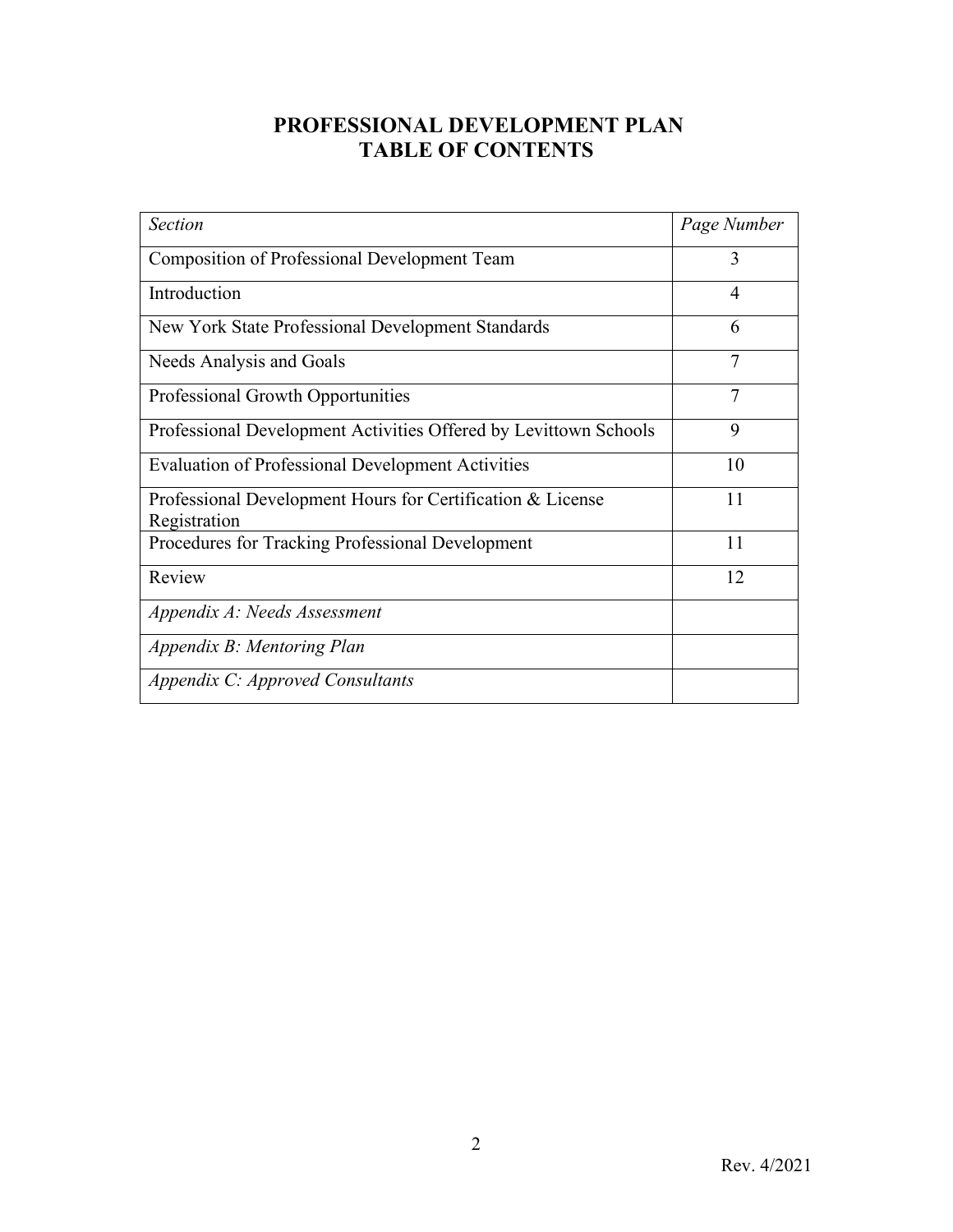### **PROFESSIONAL DEVELOPMENT COMMITTEE**

#### **Administrators**

Mr. Todd Winch, Assistant Superintendent for Instruction Ms. Debbie Rifkin, Assistant Superintendent for Human Resources Dr. Margaret Ippolito, Chairperson of Special Education, Wisdom Lane Jared Vanderbeck, Principal, Gardiners Avenue Elementary School

#### **LUT Members**

John Caulfield, President Gale Glicksman John Lipani Kim McGrath Laurette Nally Kerry Schaefer Nancy Racanelli Nara Denson, Director of the Levittown Teachers' Center

> **Parent Member** Tina Bodkin, PTA Council Representative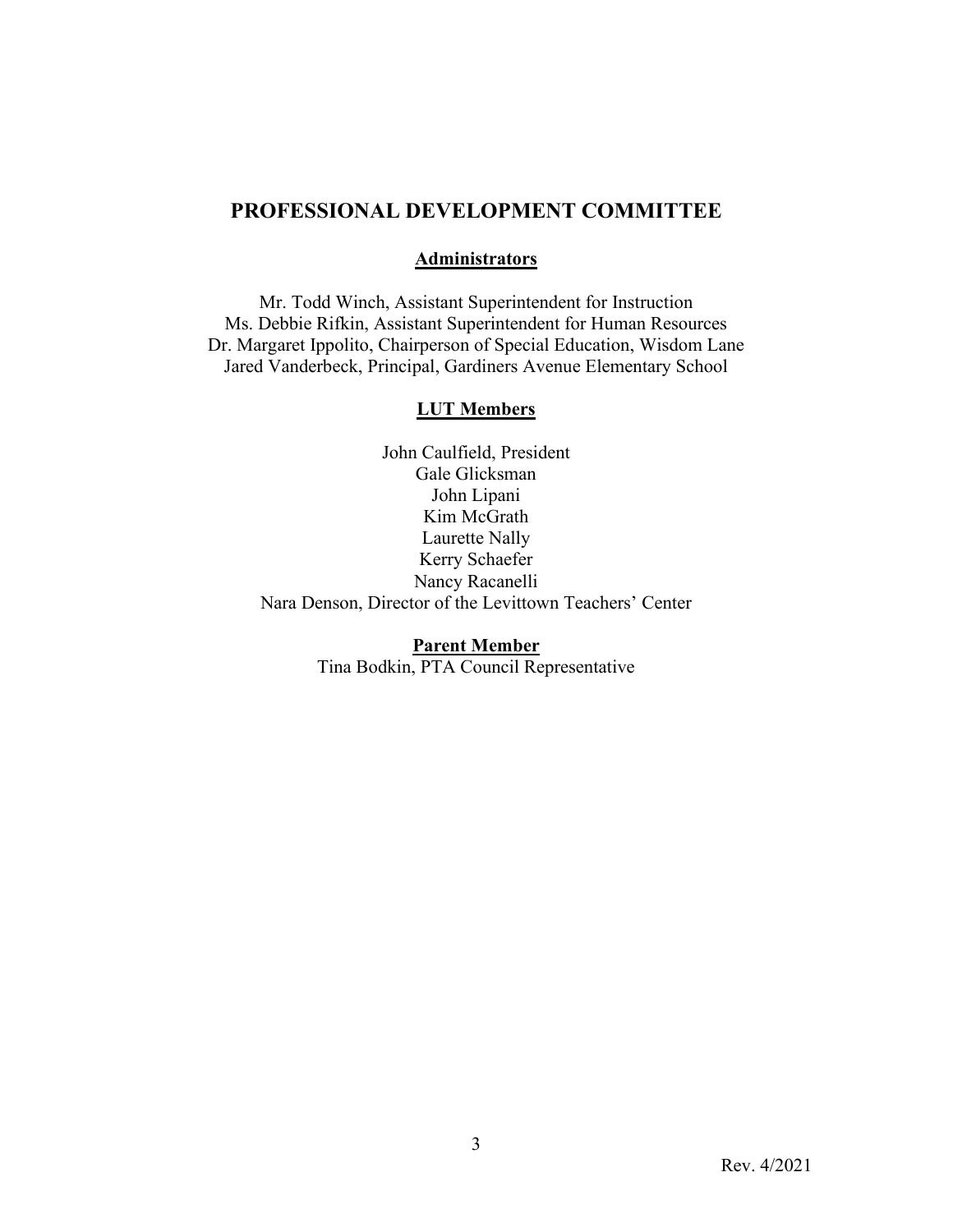# **I. INTRODUCTION**

The Levittown Professional Development Committee has prepared this professional development plan in accordance with current regulations of the New York State Commissioner of Education. The specific components of the regulations are as follows:

• By September 1, 2000, and annually thereafter, districts shall adopt a Professional Development Plan (PDP), the purpose of which shall be to improve the quality of teaching and learning by ensuring that teachers participate in substantial professional development in order that they remain current with their profession and meet the learning needs of their students.

• Each year, each school district shall describe in its plan how it will provide teachers in its employ holding a professional certificate (transitional or initial professional certificates) and teaching assistants with Level III license with opportunities to maintain such certificate in good standing based upon successfully completing 100 hours of professional development every five years.

• The team shall include the superintendent or his/her designee; school administrators designated by their collective bargaining association; teachers designated by their collective bargaining association and who should comprise a majority of the seats; at least one parent designated by the established parent group; one or more curriculum specialists; and at least one representative of a higher education institute, provided that the board of education or BOCES determines that a qualified candidate is available to serve after conducting a reasonable search.

• The final determination on the content of the PDP shall be the decision of the Board of Education.

• Each year, the Superintendent shall certify to the Commissioner that the requirements of this regulation have been met and that the District has complied with the PDP applicable to the current school year.

• In order to provide high quality professional development to meet the needs of our teachers, the Professional Development Plan of the Levittown School District is being supported in part by the BOCES, RIC, RBERN, RSE-TASC, Teacher Centers and approved consultants*.*

The Levittown plan evidences the belief that the teacher is the most important influence in a student's learning experience. Just as differentiation of instruction is important to meet student learning needs, differentiated professional development should be provided to meet teacher learning needs. The plan categorizes and summarizes professional development opportunities available to the faculty and subscribes to "substantial" professional development that is robust, relevant, results-oriented, and sustainable. The plan acknowledges the need to coordinate the District's professional development activities with the New York State (NYS) Learning Standards, the NYS Common Core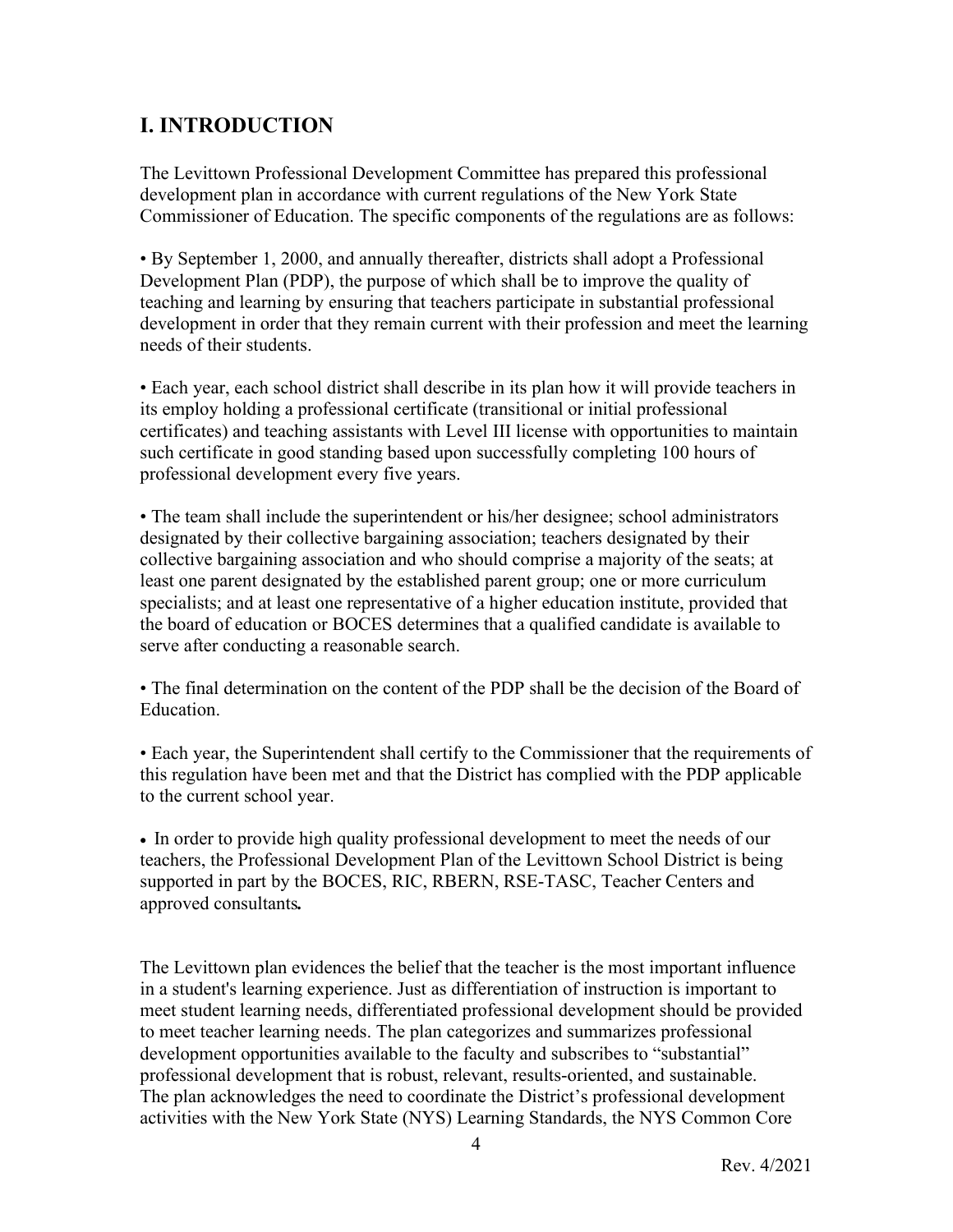Learning Standards (2011), the NYS Professional Development Standards (2009), Chapter 56 of the Laws of 2015, the National Staff Development Council Standards (2001), the NYS Teaching Standards (2011) the Interstate School Leaders Licensure Consortium (ISLLC) Standards (2008) and the district's approved teacher practice rubric. In addition, the committee recommends that professional development initiatives are aligned with students' needs from multiple sources of student achievement data, including results of local formative and summative assessments, research-based instructional strategies, and recognized best-practices.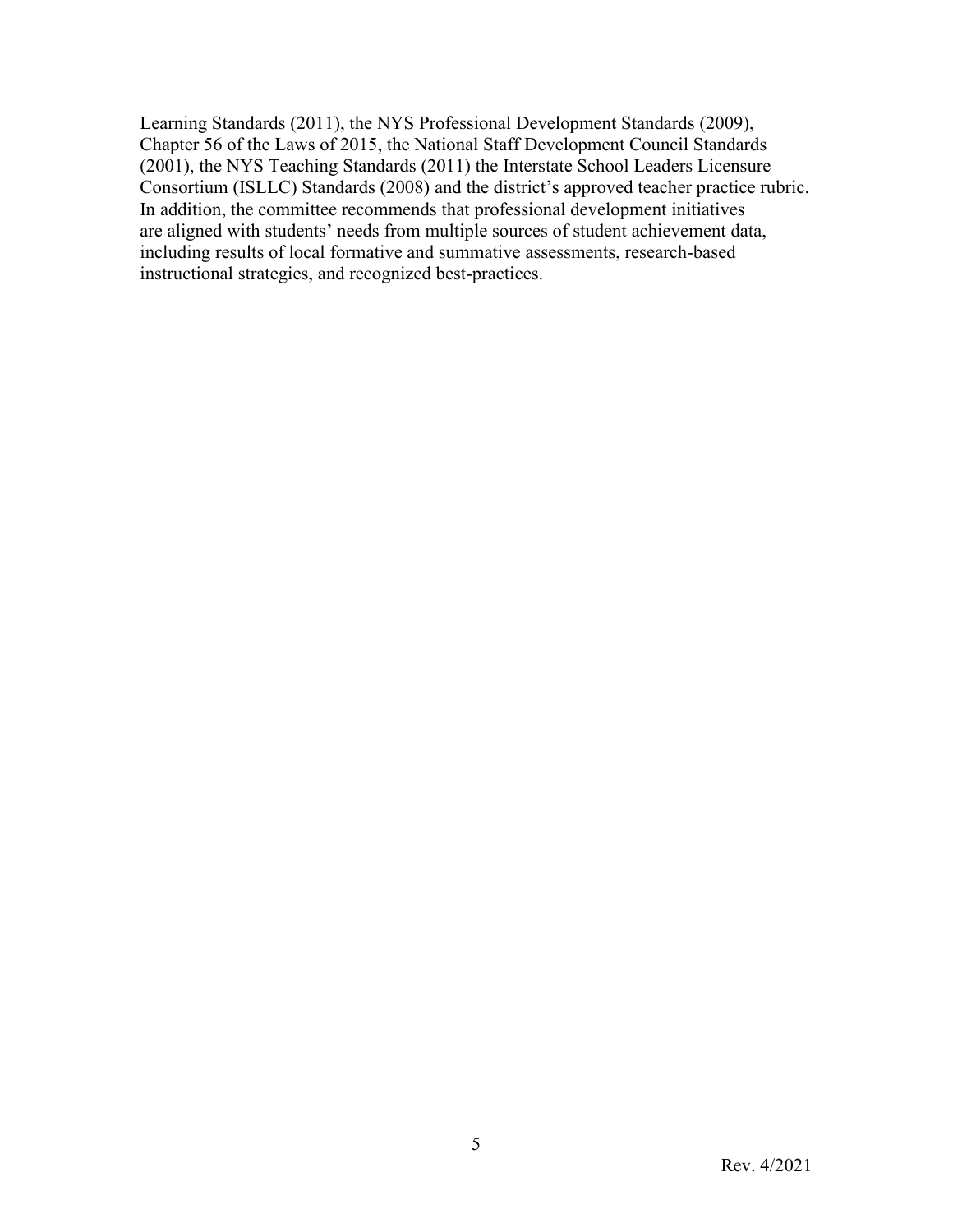### **II. NYS STANDARDS FOR HIGH QUALITY PROFESSIONAL DEVELOPMENT**

- 1. **Designing Professional Development:** Professional development design is based on data; is derived from the experience, expertise and needs of the recipients; reflects best practices in sustained job-embedded learning; and incorporates knowledge of how adults learn.
- 2. **Content Knowledge and Quality Teaching:** Professional development expands educators' content knowledge and the knowledge and skills necessary to provide developmentally appropriate instructional strategies and assess student progress.
- 3. **Research-based Professional Learning:** Professional development is researchbased and provides educators with opportunities to analyze, apply and engage in research.
- 4. **Collaboration:** Professional development ensures that educators have the knowledge, skill and opportunity to collaborate in a respectful and trusting environment.
- 5. **Diverse Learning:** Professional development ensures that educators have the knowledge and skill to meet the diverse learning needs of all students.
- 6. **Student Learning Environments:** Professional development ensures that educators are able to create safe, secure, supportive, and equitable learning environments for all students.
- 7. **Parent, Family and Community Engagement:** Professional development ensures that educators have the knowledge, skill, and opportunity to engage and collaborate with parents, families, and other community members as active partners in children's education.
- 8. **Data-driven Professional Practice:** Professional development uses disaggregated student data and other evidence of student learning to determine professional development learning needs and priorities, to monitor student progress, and to help sustain continuous professional growth.
- 9. **Technology:** Professional development promotes technological literacy and facilitates the effective use of all appropriate technology.
- 10. **Evaluation:** Professional development is evaluated using multiple sources of information to assess its effectiveness in improving professional practice and student learning.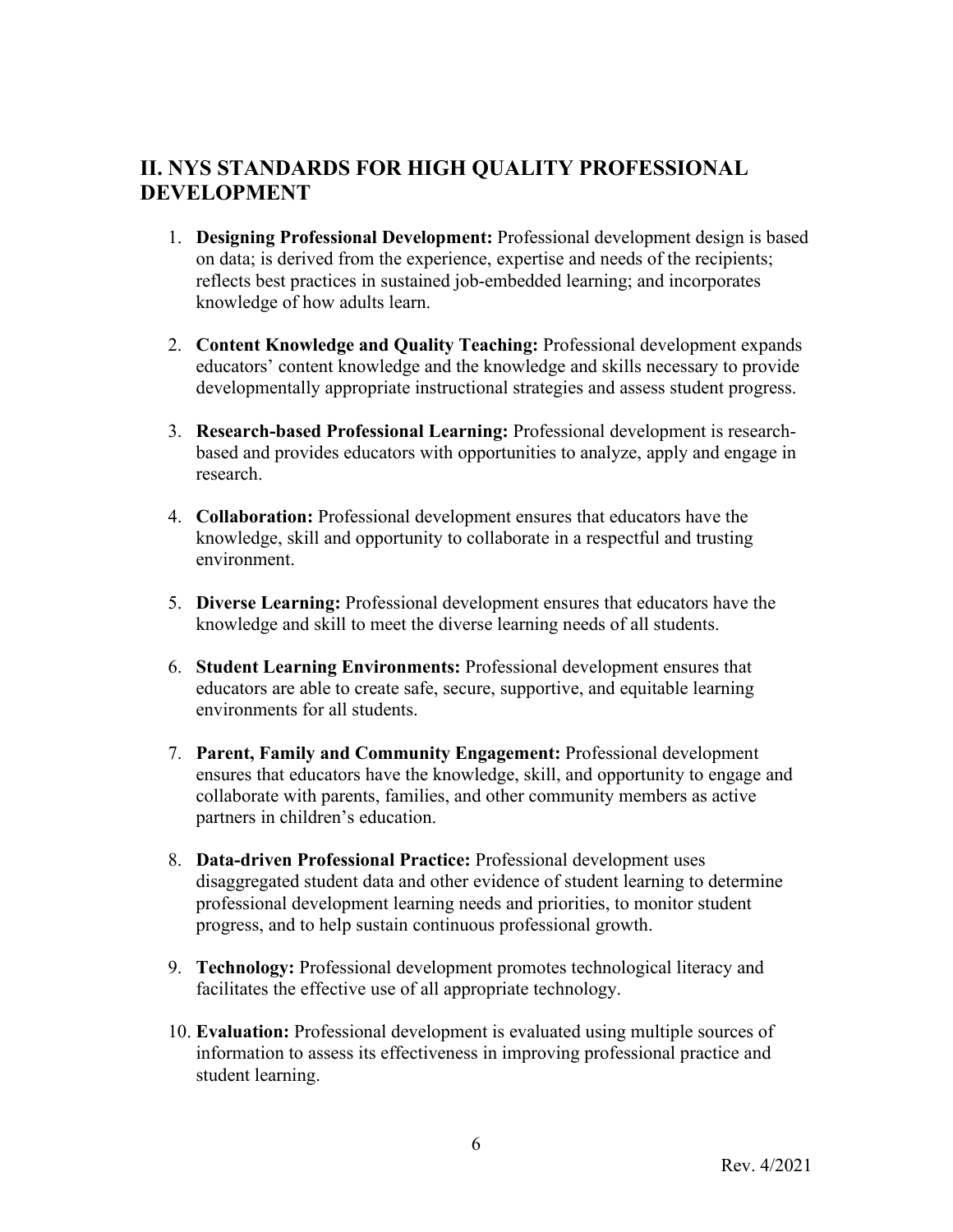# **III. NEEDS ANALYSIS AND GOALS**

The Levittown Board of Education has demonstrated its commitment to continuous improvement of the educational program through its support of ongoing professional development. Staff development in the Levittown School District is designed to provide all of its educational professionals with the resources and training necessary to address the learning needs of its students. Multiple opportunities for the ongoing improvement of teaching and learning are offered to the professional staff. The Board of Education has directed the school district administration to link those professional development activities with the goal of improving all levels of student academic achievement in multiple dimensions. The Levittown School District accepts the perspective of the NYS Board of Regents in that it asserts that staff development succeeds when it (1) improves the skills of teachers; (2) focuses on standards and student achievement; (3) links professional development to the attainment of instructional goals; and (4) connects staff development to short- and long-range District and school goals for continuous growth.

Needs analysis is conducted on an ongoing basis. Data are gathered from student achievement results on local formative and summative assessments including performance-based assessments, and on standardized tests. In addition, the professional staff makes recommendations for professional learning in current research-based and best-practice models. Periodic surveys of faculty are conducted to provide feedback, to ascertain individual learning needs, and to design differentiated strategies and activities.

# **IV. PROFESSIONAL GROWTH ACTIVITIES**

Continuing Teacher and Leader Education (CTLE) activities must be offered in appropriate subject areas, as defined in law and regulation Subpart 80-6 of the Regulations of the Commissioner of Education for Professional and Level III teaching assistant certificate holders, which:

- will expand educators' content knowledge and the knowledge and skills necessary to provide rigorous, developmentally appropriate instructional strategies and assesses student progress;
- is research-based and provides educators with opportunities to analyze, apply, and engage in research;
- includes the necessary opportunities for professionals to obtain CTLE to meet the English language learner provisions, which is 50 hours for teachers of ENL or 15 hours for all other educators;
- is designed to ensure that educators:

(1) have the knowledge, skill, and opportunity to collaborate to improve instruction and student achievement in a respectful and trusting environment; (2) have the knowledge and skill to meet the diverse needs of all students; (3) have the knowledge and skill to create safe, secure, supportive, and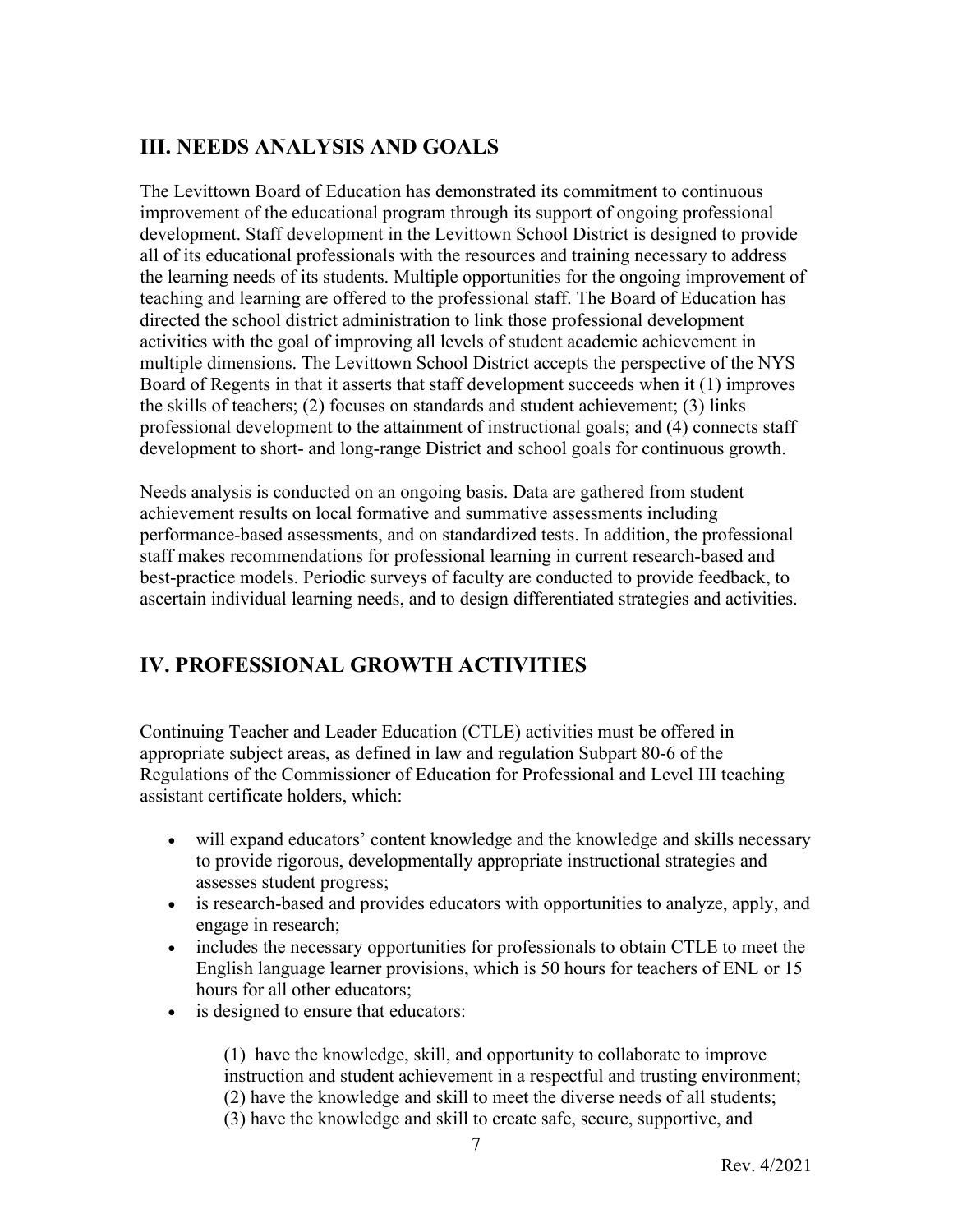equitable learning environments for all students;

(4) have the knowledge, skills, and opportunity to engage and collaborate with parents, families, and other community members as active partners in children's education;

- uses disaggregated student data and other evidence of student learning to determine professional development learning needs and priorities, to monitor student progress, and to help sustain continuous professional growth;
- promotes technological literacy and facilitates the effective use of all appropriate technology; and
- evaluates using multiple sources of information to assess its effectiveness in improving professional practice and student learning.

### **Activities that may count for CTLE credit must be:**

- offered by a SED-approved sponsor;
- formal courses of learning including, but not limited to, university and college credit and non-credit courses;
- professional development programs and technical activities offered by national, state and local professional associations and other organizations acceptable and approved by SED ; and
- professional development opportunities provided by the Levittown School District, Levittown Teacher Center or BOCES.

## **V. PROFESSIONAL DEVELOPMENT OPPORTUNITIES PROVIDED BY THE LEVITTOWN SCHOOL DISTRICT**

The following list reflects the professional development activities that are available for CTLE hours in the Levittown School District:

- 1. Workshops provided through the Levittown Teacher Center and BOCES.
- 2. District approved workshops/conferences provided by state-approved sponsors.
- 3. College courses through accredited universities.
- 4. In-District professional development provided through district-approved consultants and district employees.
- 5. Elementary Professional Development meetings
- 6. Faculty meetings, department meetings, and grade level meetings in which the purpose of the meeting is for professional development. See the definition in Section IV of this document for further information.
- 7. National Board Certification
- 8. Receiving mentoring

With the exception of #7 and #8, these opportunities will appear in MyLearningPlan as formal activities. For teachers or teaching assistants who participate in National Board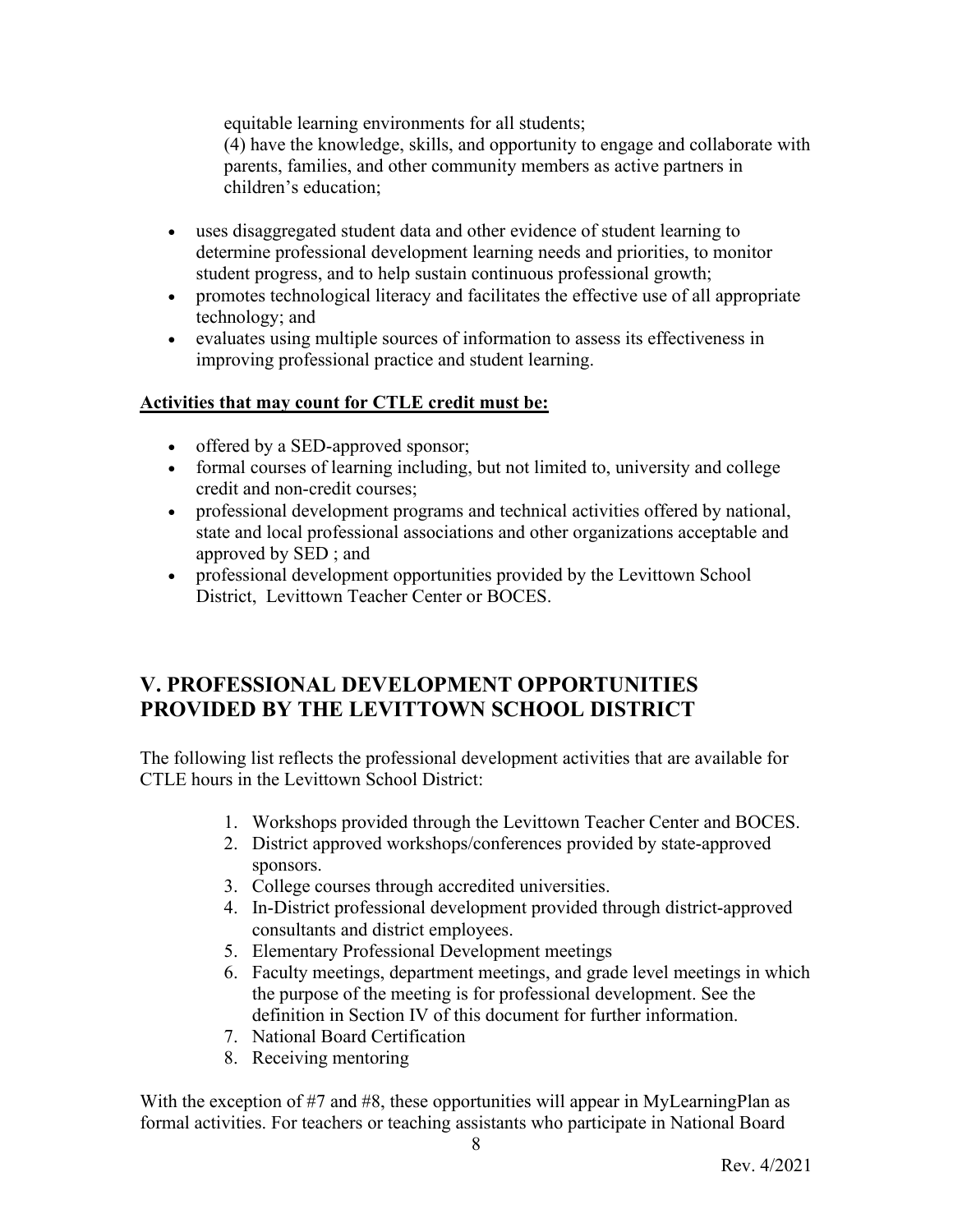Certification or are receiving mentoring, these hours must be logged in MyLearningPlan using the "NYS PD Hours Request" form.

Professional development outside of those outlined above will require prior authorization from the Department of Instruction and/or the Department of Personnel.

# **VI. EVALUATION OF PROFESSIONAL DEVELOPMENT ACTIVITIES**

Evaluation of professional development activities takes a variety of forms.

- District-sponsored professional development is evaluated by participants upon completion of the activity allowing for both objective and open-ended comments. Feedback is used to inform follow-up activities and to improve the process of professional learning.
- Building principals and/or directors/chairpersons review summaries of staff learning at conferences, workshops, and trainings. Participants share their learning with colleagues.
- Recommendations for continued learning, curriculum work, and turnkey training are evaluated by the Building Professional Development Team.
- Building principals report annually to the Curriculum Office on the effectiveness of the building's professional development activities.
- The District Professional Development Team assesses the impact of the District Professional Plan.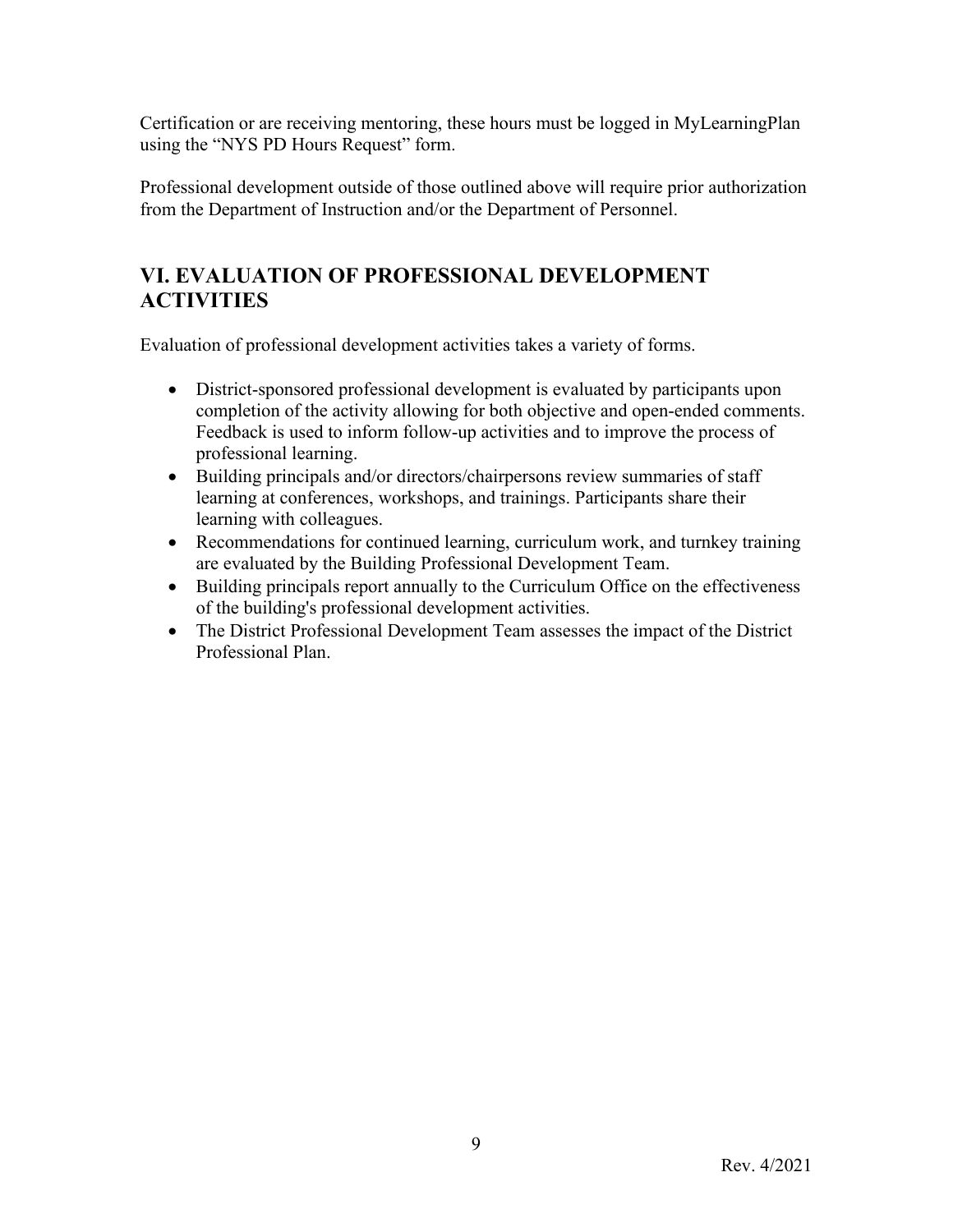## **VII. PROFESSIONAL DEVELOPMENT HOURS FOR CERTIFICATION & LICENSE REGISTRATION**

The following paragraphs delineate the requirements for license registration and CTLE hours. Please note that holders of permanent licenses are currently not required to submit CTLE hours, but are required to register their license as noted below.

> 1. All administrators, teachers, and teaching assistants (Level III) are required to register their license with the New York State Department of Education (NYSED) through the TEACH system once every 5 years.

### *2. Teachers and Administrators holding a Professional License:*

After July 1, 2016, a teacher or administrator in the District's employ holding the NYSED *professional certificate* is required to maintain such certificate in good standing based upon successfully completing 100 hours of professional development, consistent with the District's Professional Development Plan, every five years. The certificate holder is responsible for entering the professional development hours for approval on My Learning Plan and for monitoring his/her completed hours.

### *3. Teaching Assistant Level III certificate holders:*

The above category teaching assistants must complete 100 hours of professional development every five years to maintain the validity of their certificates. They may avail themselves of the professional development opportunities above as they relate to their assignments.

# **VIII. RESPONSIBILITY AND PROCEDURES FOR TRACKING PROFESSIONAL DEVELOPMENT HOURS**

The Office of Personnel will inform holders of the professional certificate that they must complete 100 hours of professional development every five years to maintain their certification. The responsibility for logging these hours through My Learning Plan, obtaining proof of attendance for courses, conferences and workshops attended and reporting professional development activity rests with the individual teacher. The District will retain the following information for each professional certificate holder:

- The name of the professional certificate holder
- His or her teacher certification identification number
- The title of the staff development program
- The number of hours completed
- The date and the location of the program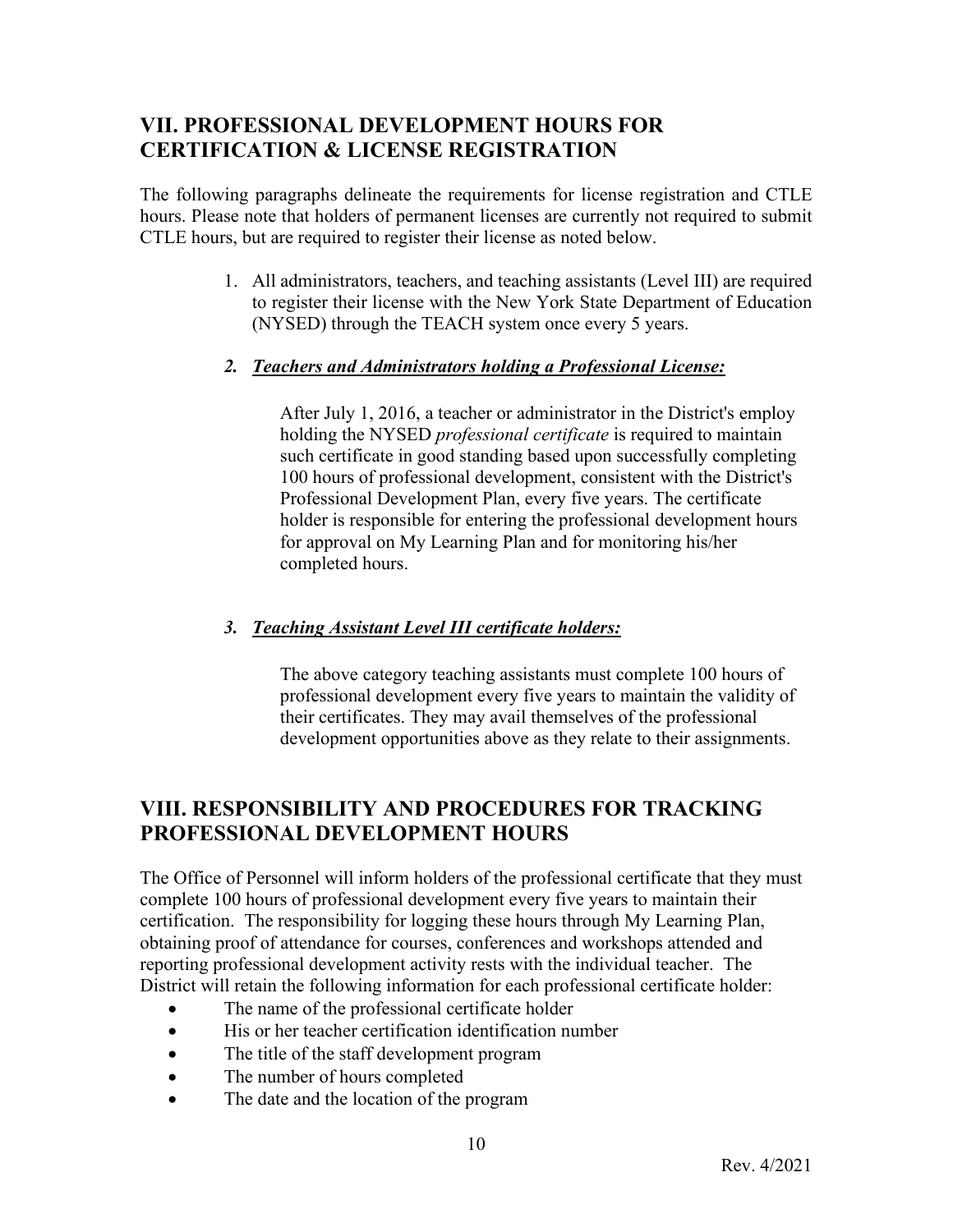The District will retain these records for a minimum of eight (8) years from the date of completion of the professional development by the professional certificate holder.

Most professional development opportunities will be designated as "activities" in MyLearningPlan. Teachers and teaching assistants will need to register for these opportunities as they would for an out-of-district workshop or course. This includes faculty meetings, department meetings, and grade level meetings where professional development is the focus (as defined in Section IV of this plan). The facilitators will create activities in MyLearningPlan when the purpose of these meetings is for professional development.

In some instances, professional development activities will require the use of a separate log form in MyLearningPlan. This form should be used when logging professional development in the following areas only:

- National Board Certification
- Receiving Mentoring

Please note: Levittown Schools uses the state approved CTLE form for all CTLE activities provided by the district. This form can be found on the district website. Other providers may use different forms. Questions related to CTLE forms can be directed to the Department of Human Resources or the Department of Instruction.

### **IX. REVIEW**

This plan will be reviewed annually by the Levittown Professional Development Committee.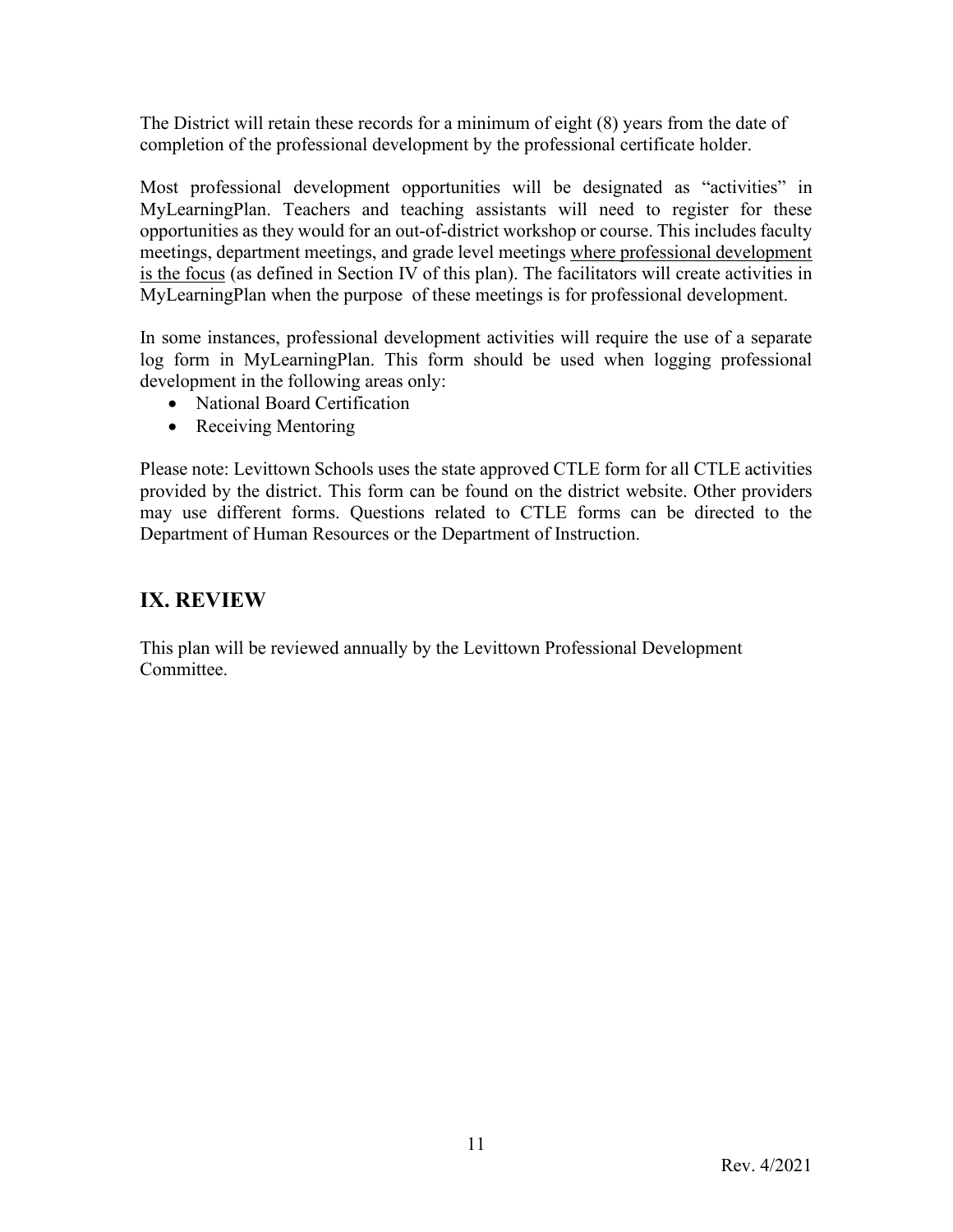**Levittown Public Schools**

# **PROFESSIONAL DEVELOPMENT PLAN**

Appendix A:

Professional Development Needs Assessment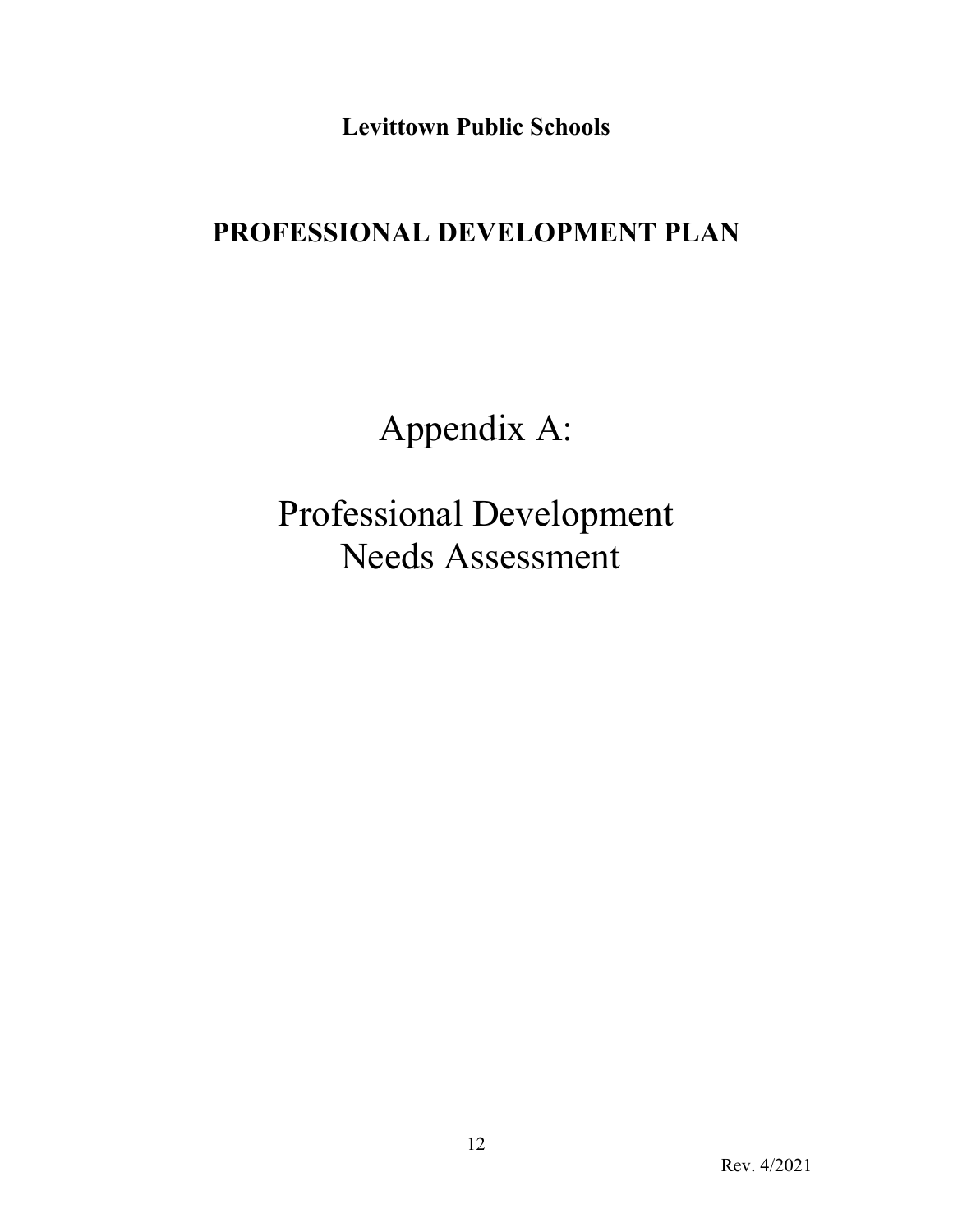**Levittown Public Schools**

# **PROFESSIONAL DEVELOPMENT PLAN**

Appendix B:

Mentoring Plan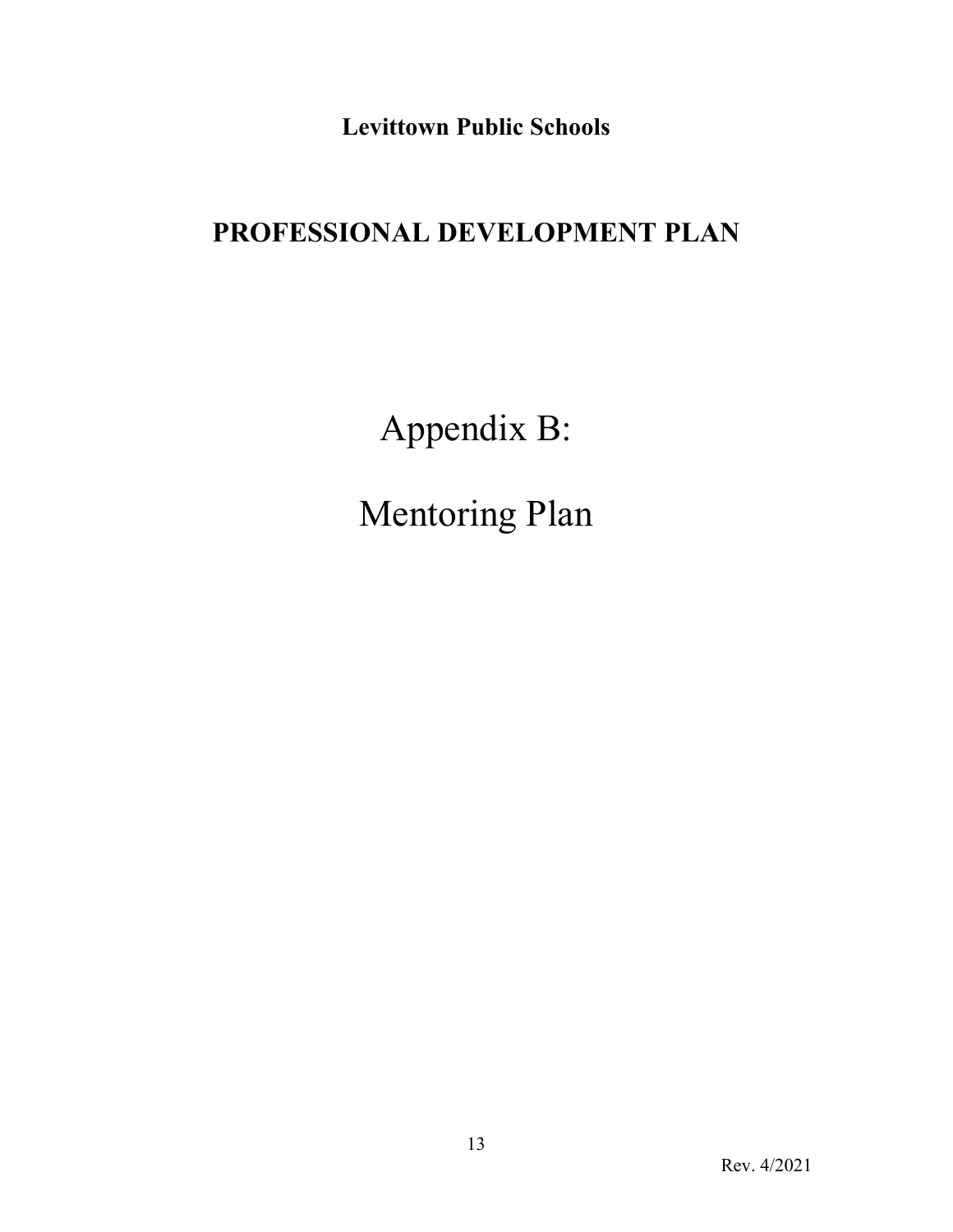# **Levittown Public Schools New Teacher Mentor/Intern Plan Effective July 1, 2013**

### **Introduction:**

Mentoring of new teachers is an important part of the overall preparation and professional development of beginning practitioners. It is part of the new teacher's continuum of experiences building on pre-service coursework and accomplishments, and anticipating continued development over the course of the teacher's career. The components of the mentor plan provide the highest quality, personalized support in welcoming new teachers to the Levittown Public Schools and to the profession. The Levittown School's Mentor/Intern Plan significantly impacts a beginning teacher's skill development and selfconfidence.

### **Desired Goals and Outcomes:**

Teacher retention and teacher recruitment are important goals of the Levittown New Teacher Mentor/Intern Plan but the most important goal is increased teacher skillfulness that will positively impact student achievement.

### **Specific Mentor Responsibilities:**

- Maintaining confidentiality
- Sharing knowledge, skills, and information with the new teacher
- Meeting approximately once a week for a total of 30 hours for the school year. This includes a mandatory 2-hour session prior to the opening of school.
- Visiting new teacher's classroom during teaching periods a minimum of five times/year for the purpose of coaching and providing feedback and support
- Meeting with the coordinator periodically throughout the year to provide feedback and support
- Participating in training
- Modeling collegiality
- Opening their classroom to the new teacher to model effective teaching techniques
- Arranging visits for the new teacher to observe other colleagues in the department or grade level
- Offering non-judgmental listening
- Facilitating growth and development of the new teacher

### **Criteria for Mentor Selection:**

- Member of LUT
- A minimum of five years of teaching experience in Levittown
- Availability to meet with intern at least 2 hours prior to the opening of school
- Completion of NYSUT mentor training
- Familiarity with the district and school community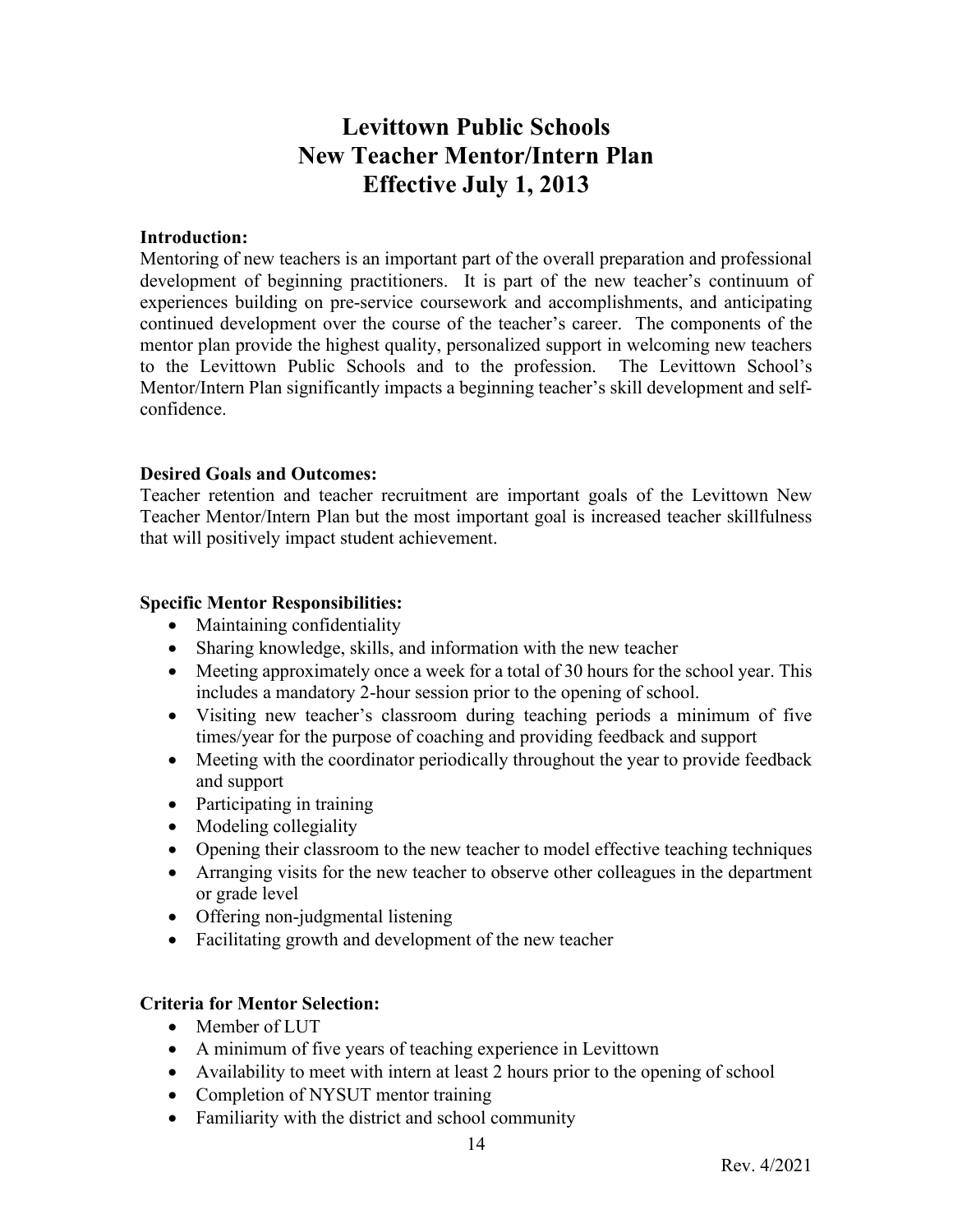- Excellent interpersonal skills and ability to work collegially
- Demonstrated development in the profession
- Willingness to fulfill all roles and responsibilities as described in the Mentor Plan
- Demonstrated good communication skills and a commitment to confidentiality

### **Program Coordination:**

The LUT Mentor/Intern Plan will be overseen and directed by the coordinator in consultation with the mentor panel and the LUT leadership. The coordinator will be responsible for generating an annual timeline. The coordinator will meet periodically with the panel to assist and advise as the program is implemented.

### **Mentor Application Process:**

Tenured teachers who wish to mentor a new teacher should submit a mentor application. These can be picked up in the LUT office or from a building rep. The application includes a basic information form, a statement as to why he/she is interested in mentoring and two references from LUT colleagues. The application should be submitted by May lst for the following school year.

All applications will be reviewed by the mentor panel, with a majority of its members chosen by the LUT. An interview may be requested. Teachers who have been selected to be members of the mentor pool will be notified in August.

Teachers from the mentor pool will be matched by the coordinator with new teachers who are eligible for mentoring. It is a NYS requirement that whenever possible mentors have the same certification as the new teacher they mentor. Other considerations, such as grade level and building placement, will also be important selection criteria.

Teachers who have been selected for the mentor pool who have not been matched with a new teacher will remain in the pool for three years. After that time, they will have to reapply to be mentors.

### **Role of the Principal:**

The relationship with the school administrator is a key relationship in the newcomer's professional life. The initial relationship of a beginning teacher with his or her principal greatly impacts the decision to remain in teaching. In teacher mentoring programs, building principals participate in intern selection, support mentoring as integral to the school's professional development plan, and assist with scheduling for mentor program activities.

### **Mentor Pool:**

The mentor pool is made up of those teachers chosen by the mentor panel and who have, by virtue of their qualifications, performance and interest, been designated as eligible for appointment as a mentor teacher. Appointments to the mentor pool indicate that a teacher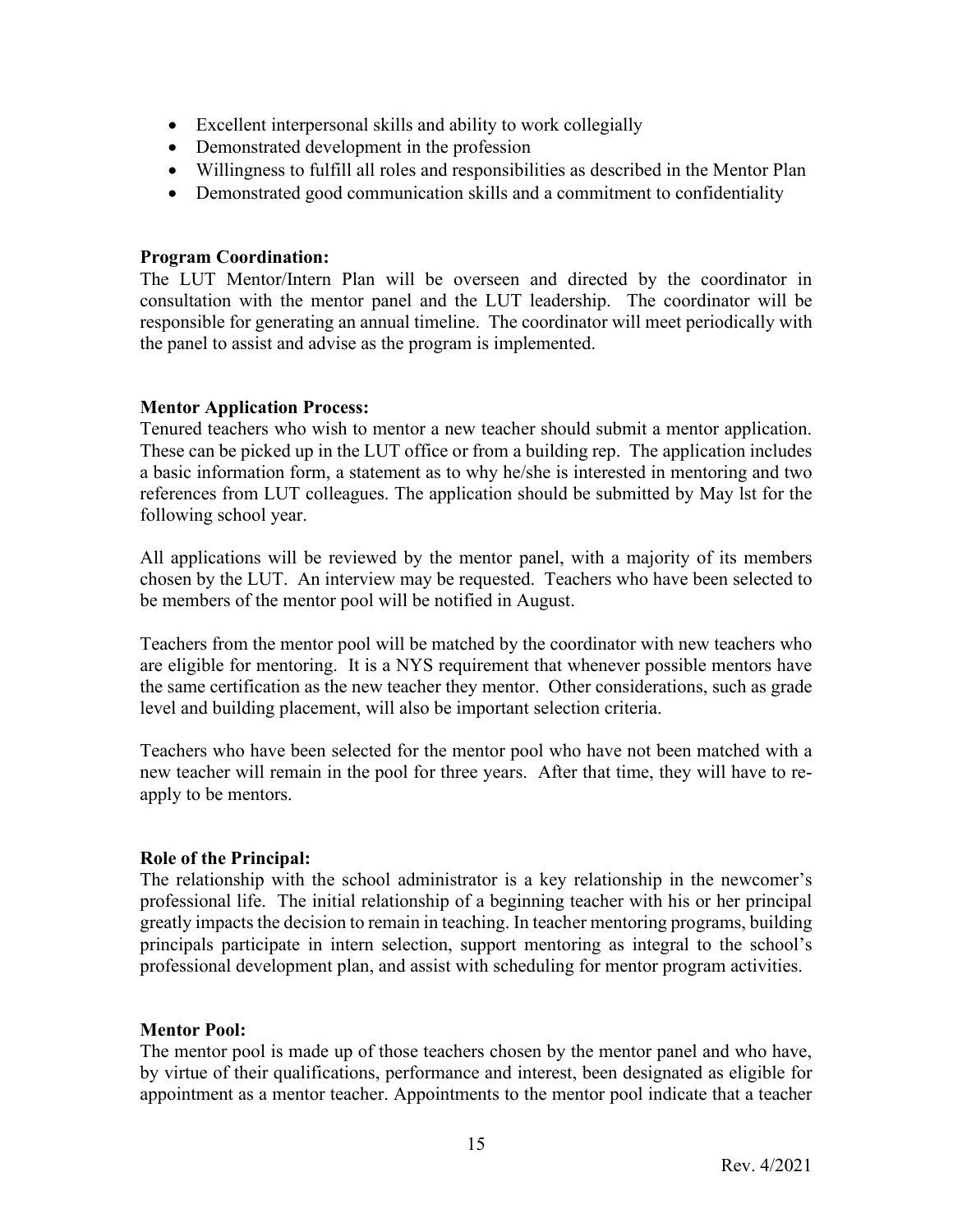is qualified to serve as a mentor and is willing to do so if the coordinator determines there is an appropriate match with a new teacher.

### **Mentor Panel:**

The mentor panel will act as a steering committee for the implementation of the Mentor Plan. A majority of panel members will be appointed by the LUT on an annual basis. Other members may be appointed by the Levittown School District. Members can be mentors while serving. Panel members are paid at the hourly rate according to the LUT contract.

### **Length of Service:**

The mentor/intern relation will be for one school year.

### **New Teachers Receiving Mentors:**

Holders of the Initial and Conditional Initial certificate must receive mentoring in their first year of teaching or school leadership in a public school district. Certificate holders who have had at least two years of teaching prior to receiving the Initial certificate are exempt from this requirement.

### **Mentor Preparation and Development:**

Training for mentors will be required. The required training will consist of the NYSUT training class offered at the Levittown Teachers Center. Once the mentor has been assigned to an intern, the Levittown School District will pay the cost of the NYSUT class. However, if the mentor wishes to obtain one in-service credit; the mentor is responsible for \$40.00 of the total cost.

### **Compensation:**

Compensation for mentors will be based on 30 hours for the school year, according to the LUT contract for a total of \$1,500 per mentor. The coordinator of the Mentor Intern program will receive compensation on a sliding scale as follows:

| $1 - 13$  | \$2,000 |
|-----------|---------|
| $14 - 25$ | \$3,000 |
| $25+$     | \$4,000 |

#### **Mentor/Intern Adjustments:**

Occasionally, despite the best efforts of everyone involved, the mentor/intern relationship may not meet the needs of the new teacher. Either the mentor or the new teacher may speak to the coordinator. The coordinator will meet with the mentor and/or intern to try to resolve the issue. If no satisfactory resolution can be found, a new mentor will be assigned to the new teacher. In cases of adjustment, the mentor stipend will be prorated.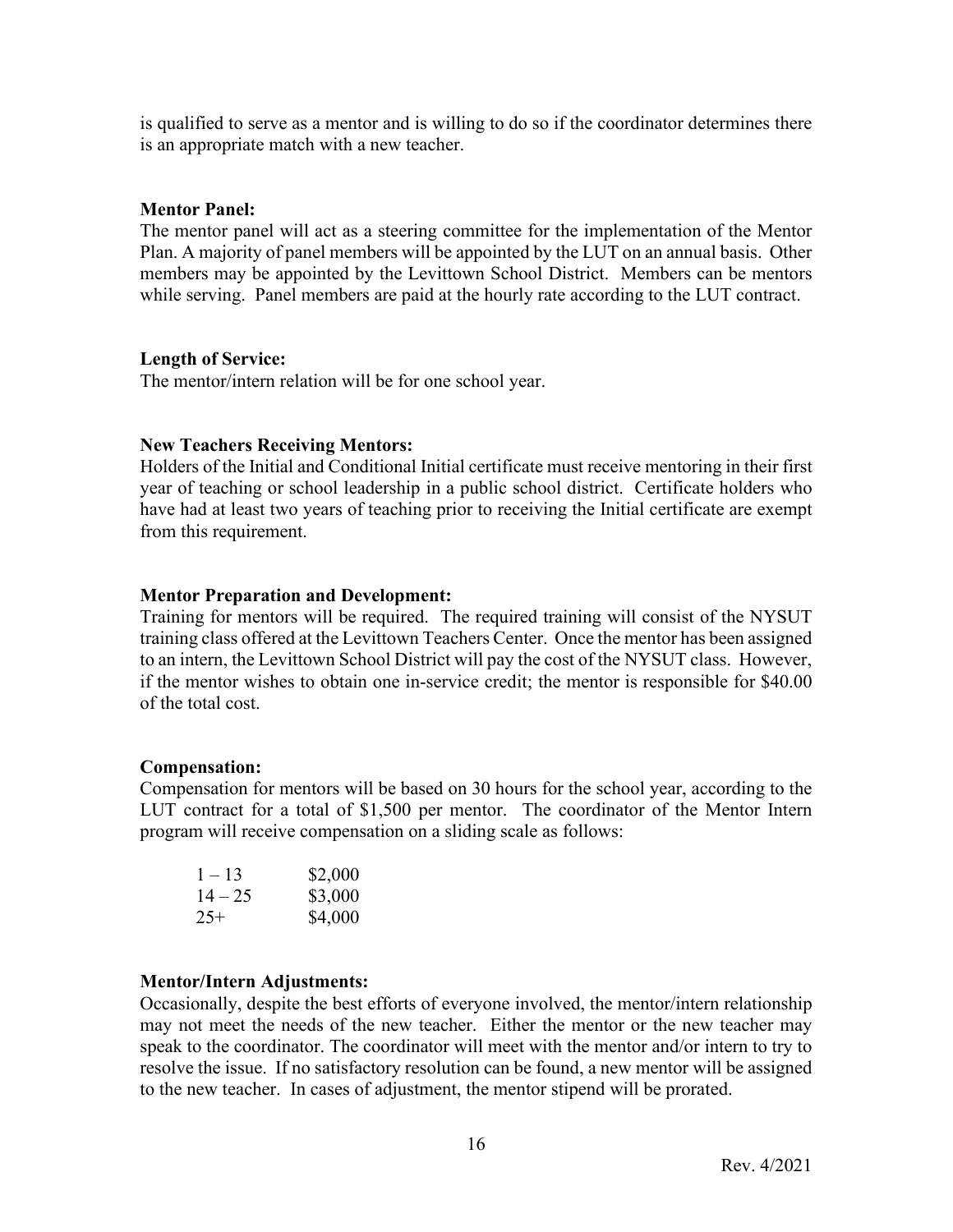The mentor and new teacher will complete *Reflection Sheets* by December l5th and evaluations by June lst. These will be used to assess the effectiveness of the program. Mentors and new teachers will also be asked to give input on how the program could be improved, what parts of the program are helpful and which parts are not helpful.

Improvements may be identified in the Mentor/Intern Plan each year as indicated by the evaluative feedback from current teachers, former new teachers, mentors, and members of Levittown's Mentor/Intern Program support teams.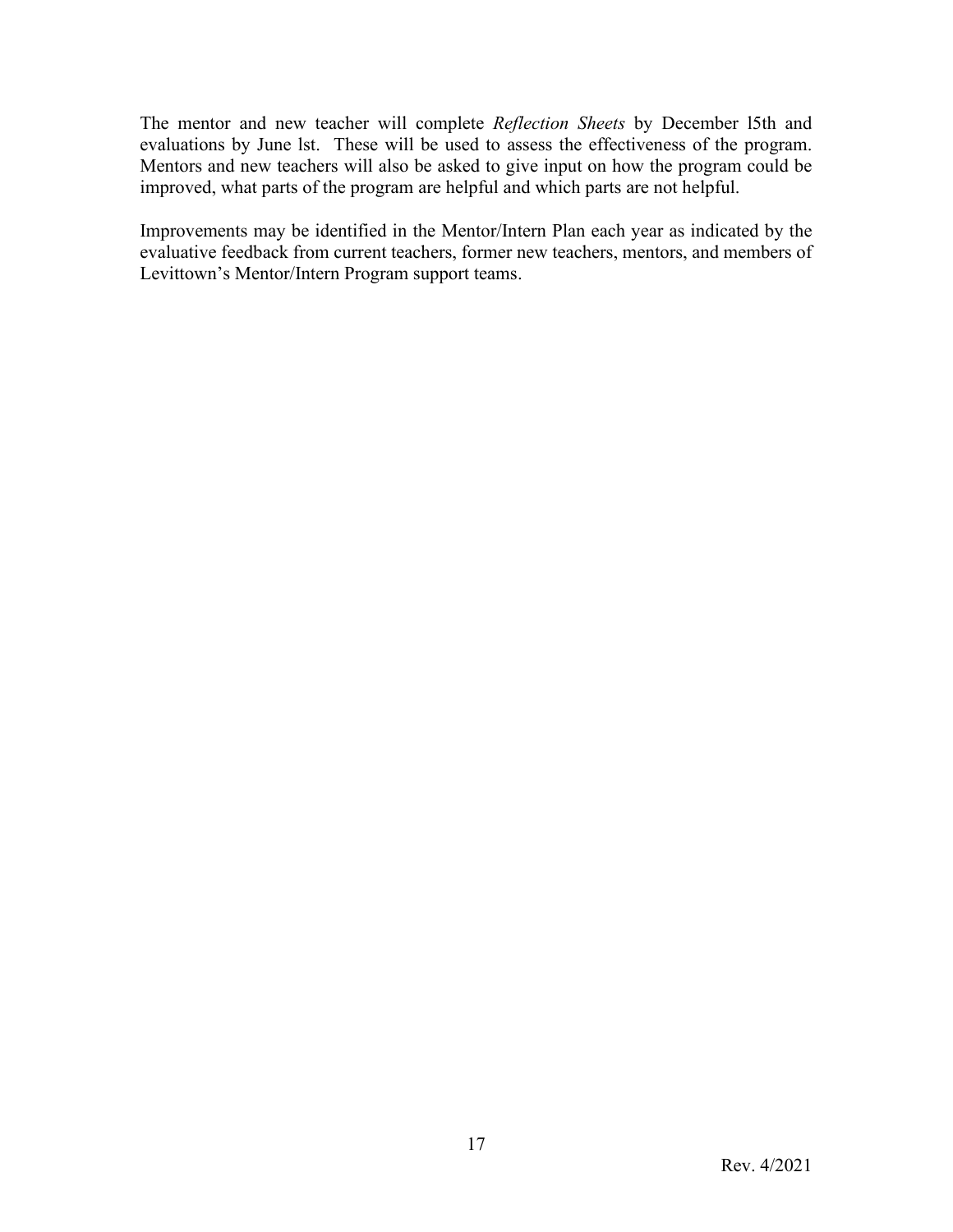**Levittown Public Schools**

# **PROFESSIONAL DEVELOPMENT PLAN**

Appendix C:

District Consultants